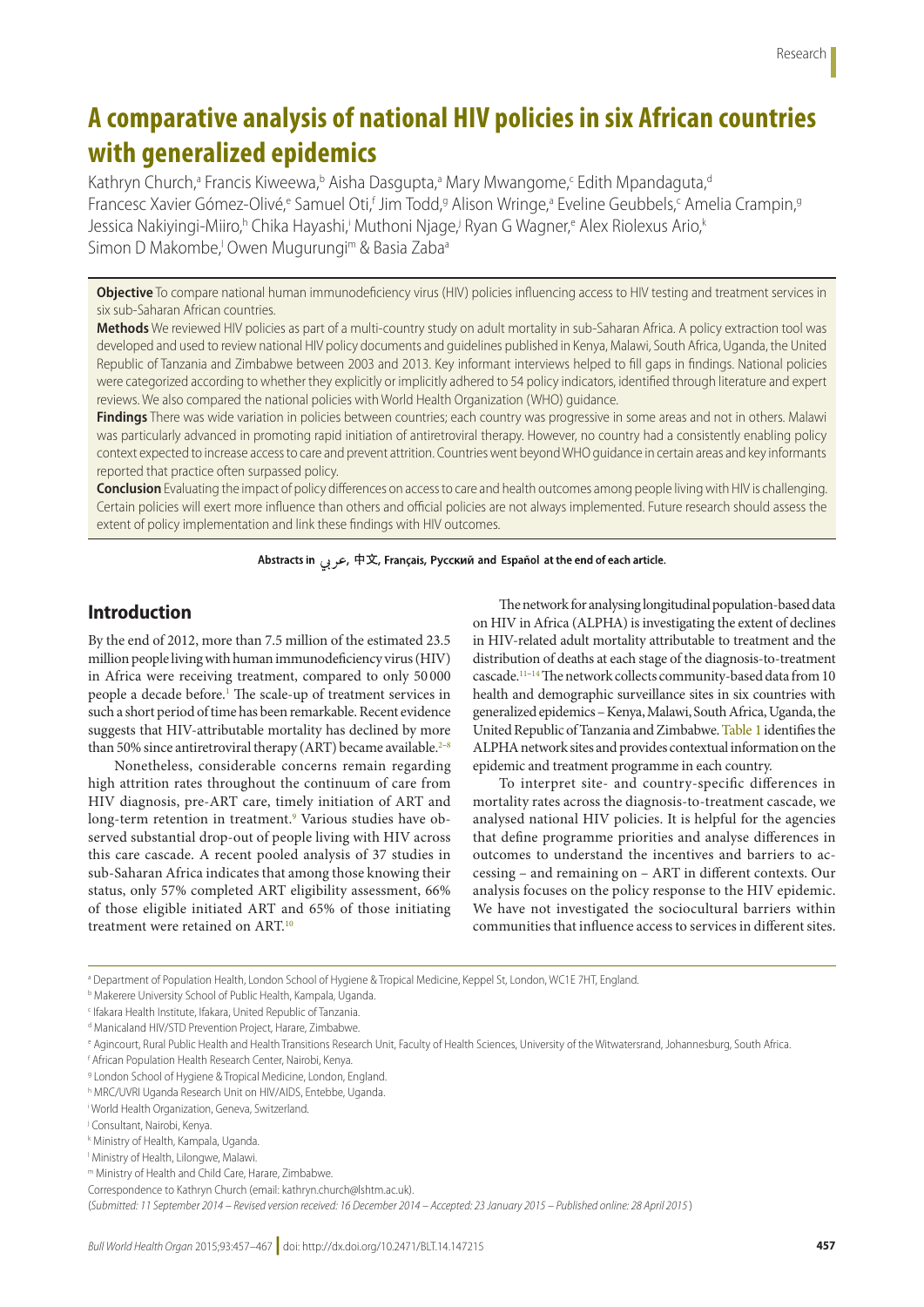#### <span id="page-1-0"></span>Table 1. **Characteristics of the HIV epidemic in the six African countries<sup>9, [15](#page-9-7)[-24](#page-9-8)</sup>**

| <b>Characteristic</b>                                                  | <b>Kenya</b>          | <b>Malawi</b> | <b>South Africa</b>           | <b>Uganda</b>       | <b>United Republic</b><br>of Tanzania | <b>Zimbabwe</b> |  |
|------------------------------------------------------------------------|-----------------------|---------------|-------------------------------|---------------------|---------------------------------------|-----------------|--|
| Demographic surveillance<br>site(s)                                    | Nairobi and<br>Kisumu | Karonga       | Agincourt and<br>UmKhanyakude | Masaka and<br>Rakai | Ifakara and<br>Kisesa                 | Manicaland      |  |
| Adult HIV prevalence in<br>201315                                      | 6.0                   | 10.3          | 19.1                          | 7.4                 | 5.0                                   | 15.0            |  |
| Year of public sector ART<br>introduction                              | 2006                  | 2004          | 2003/2004                     | 2004                | 2003/2004                             | 2004            |  |
| Adult ART coverage in<br>$2013^{\circ}$ % (range) <sup>15</sup>        | $42(39 - 46)$         | $51(48-53)$   | $42(40-43)$                   | $40(38-43)$         | $41(38-44)$                           | $51(49-53)$     |  |
| PMTCT coverage in 2013 <sup>b</sup><br>$%$ (range) <sup>15</sup>       | $63(55 - 72)$         | $79(71 - 88)$ | $90(83 - 95)$                 | $75(68 - 85)$       | $73(65 - 83)$                         | 78 (70-87)      |  |
| Adults knowing their HIV<br>status <sup>c</sup> %                      | $36 - 56^{16,17}$     | 2818          | $36 - 55^{19}$                | $56^{20}$           | $54.5^{21}$                           | $46.5^{22}$     |  |
| Pregnant women knowing<br>their HIV status in 2013 <sup>23</sup>       | 88                    | 76            | 93                            | > 95                | 70                                    | > 95            |  |
| Donor funding as a<br>proportion of total HIV/<br>AIDS budget in 20139 | $75 - 100$            | $75 - 100$    | $0 - 24$                      | $75 - 100$          | $50 - 74$                             | $75 - 100$      |  |
| Doctors per 100000<br>people <sup>24</sup>                             | 1.8                   | 0.2           | 7.6                           | 0.1                 | 1.2                                   | 0.6             |  |

AIDS: acquired immunodeficiency syndrome; ART: antiretroviral therapy; HIV: human immunodeficiency virus; PMTCT: prevention of mother-to-child transmission.

<sup>a</sup> Defined as the percentage of adults (15 years and older) living with HIV and receiving ART.

**b** Defined as the estimated percentage of pregnant women living with HIV who received antiretroviral medicines for PMTCT.

 $\epsilon$  Defined as testing at least once in the last 12 months and receiving results. Note that dates of studies vary.

#### <span id="page-1-1"></span>Fig. 1. **Conceptual framework of HIV policy and service factors influencing HIV-related adult mortality**



ART: antiretroviral therapy; HIV: human immunodeficiency virus. PLHIV: people living with HIV.

Note: Factors in italics are only measurable and comparable through facility-based research and are not included in this review.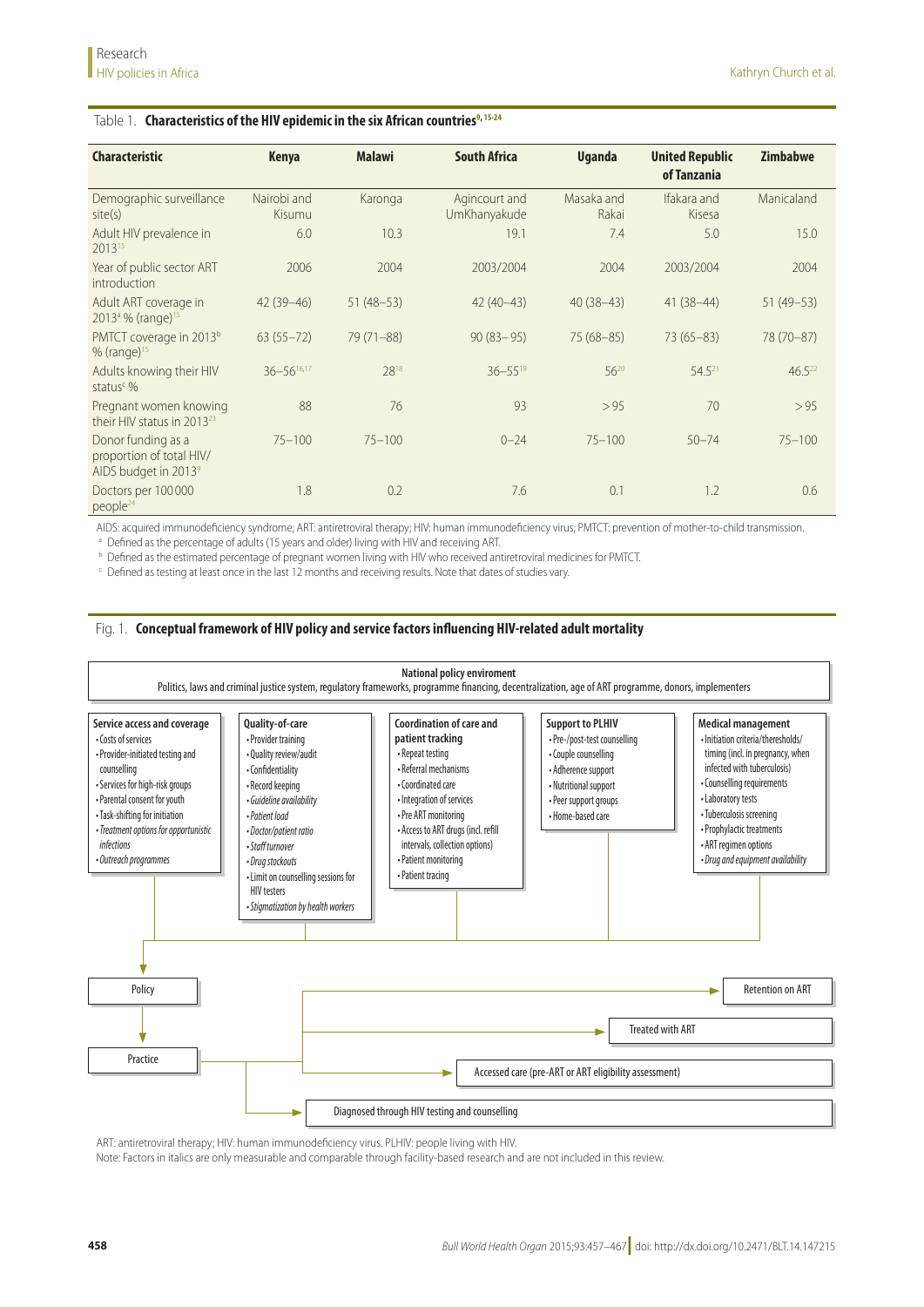## **Methods**

A conceptual framework was developed, identifying key HIV policy and programmatic factors that may influence HIVrelated adult mortality [\(Fig.](#page-1-1) 1). These factors were derived from a review of the literature (including a recent systematic review on health sector interventions to ensure a continuum of care), $^{10}$  an initial review of World Health Organization (WHO) guidelines and expert review of indicators by 28 HIV researchers and clinicians. Through the literature review and preliminary analysis of ALPHA network mortality data, we identified three attrition points to inform the structure of our policy review: (i) access to HIV testing and counselling; (ii) access to HIV care and treatment (including assessment of eligibility for treatment initiation and initiation itself); and (iii) retention on ART. Across these three attrition points (diagnosis, HIV care and retention), relevant factors fell into the following five areas: (i) service access and coverage; (ii) quality of care; (iii) coordination of care and patient tracking; (iv) medical management; and (v) support to people living with HIV.

A policy extraction tool was developed to facilitate the indicator review (available from the author). Documents were searched online through ministry of health and national HIV organization websites and/or retrieved in person from official offices and libraries, using the following inclusion criteria: (i) nationally relevant (not clinic- or districtspecific); (ii) containing programmatic or clinical guidance on one of the three key adult HIV services: HIV testing and counselling, prevention of motherto-child transmission (PMTCT) or HIV care and treatment; (iii) published between January 2003 and June 2013. Documents likely to fit these three criteria were considered, including policy statements, clinical guidelines, training manuals, strategies, indicator guides and parliamentary acts. Guideline documents produced by WHO relevant to criteria (ii) and (iii) were also included.

The policy extraction tool was used to collect information on policy content, source, year and policy changes over time. Country teams completed gaps in data collection using unstructured informal interviews with key informants. Informants were either regional or national policy-makers, researchers or clinicians involved in policy development.

We summarized key policies judged most likely to affect access to HIV testing, access to HIV care and treatment and retention on ART. For each indicator, each country's policy was categorized into one of the following: (i) has explicit policy; (ii) has implicit policy or policy has caveats or exceptions; (iii) is unclear whether policy exists or policy conflicts with other policies; or (iv) does not have policy. We also assessed whether the policy was consistent with WHO guidance or a country standard that went beyond such guidance.

## **Results**

A total of 120 policy documents with guidance relevant to the indicators were identified and reviewed; references are available from the author.

#### **Access to testing**

[Fig.](#page-3-0) 2 summarizes policies influencing access to HIV testing. Policies in the six countries were generally consistent and explicitly or partially adhered to the policy indicators, including provision of free testing services and providerinitiated testing and counselling. Malawi was the only country with no policy targeting testing among high-risk groups; while Uganda and the United Republic of Tanzania did not define the high-risk groups. Only South Africa and Uganda had explicit policies enabling minors to access testing without parental consent.

Indicators related to quality of care were more variable. Anonymous HIV testing was guaranteed only in South Africa and Zimbabwe, whereas in Kenya, Uganda and the United Republic of Tanzania names could be recorded in registers to facilitate patient management. Various WHO documents emphasized confidentiality and protection from discrimination, but did not offer explicit guidance on maintaining anonymity. Only Kenya and the United Republic of Tanzania had policies limiting the number of testing sessions that counsellors can perform per day. While all countries stipulated the need for periodic refresher training for counsellors and quality control checks at sites, they varied in stated frequency, with the United Republic of Tanzania and Zimbabwe most explicit about how often retraining is required.

Policies influencing coordination of care and patient tracking were more ambiguous in the United Republic of Tanzania where there was no clear policy

on repeat testing intervals for negatives or on repeat testing during pregnancy, labour or after delivery. Malawi was also ambiguous in this area, with repeat testing for negatives advised every 6–12 months for high-risk individuals and no explicit policy on repeat testing during pregnancy.

Regarding patient support, Malawi, South Africa and Uganda also stipulated that pretest HIV counselling be conducted either individually or in groups; others recommended at least one individual session. While all countries promoted couple counselling, this was not explicit in WHO guidance.

#### **Access to care and treatment**

[Fig.](#page-4-0) 3 summarizes policies influencing access to care and treatment services, which varied more across countries. Free public sector access to PMTCT and ART was guaranteed everywhere, either explicitly in HIV policies or national health policies or implied in the national constitution, although WHO documents only implied free public sector access through promotion of universal access to HIV services. All countries promoted PMTCT availability within antenatal care and all allowed task-shifting of ART initiation to clinical officers, medical assistants or nurses (albeit with important variations in year of policy formulation, with Kenya, Malawi and the United Republic of Tanzania allowing task shifting as early as 2004/2005). Only Malawi and Uganda had explicit policies stating that all sites providing ART should also be able to initiate ART.

All countries had explicit policies on the need for CD4+ T-lymphocyte (CD4+ cells) testing at least every six months in the pre-ART phase and all recorded pre-ART visits in patient registers or forms. Only Kenya, Uganda and the United Republic of Tanzania had explicit policies on patient follow-up to ensure registration at treatment sites. All countries except Zimbabwe stipulated the need for PMTCT-ART referral, but only South Africa and the United Republic of Tanzania indicated when this referral should occur (six weeks after birth). Service integration between maternal and child health and ART was encouraged explicitly in Kenya, Malawi, Uganda and Zimbabwe.

Most countries adhered to WHO's 2010 Option B regimen for PMTCT (provision of triple drug therapy to the mother during pregnancy until delivery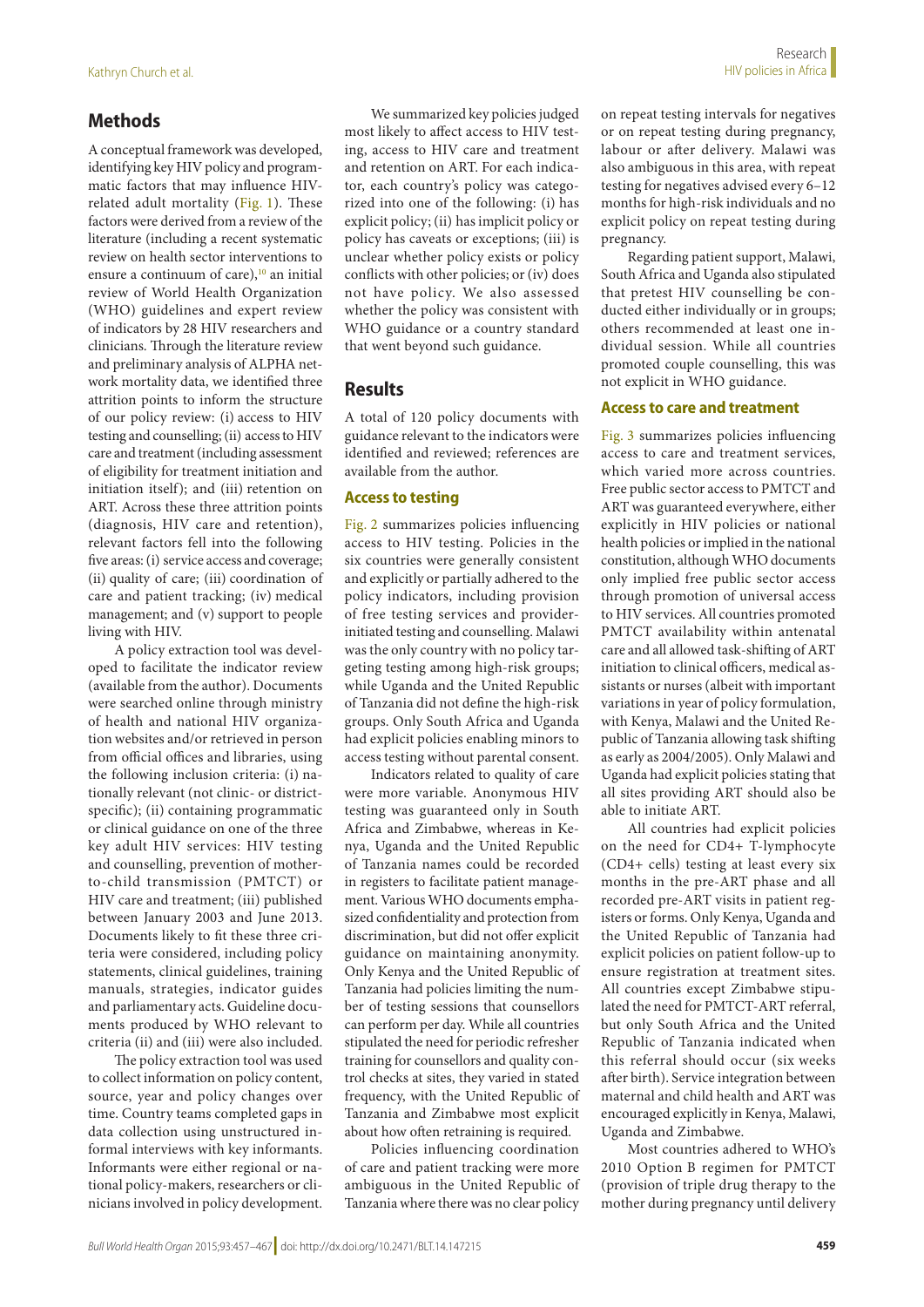## <span id="page-3-0"></span>Fig. 2. **WHO guidance and policies in six African countries influencing access to HIV testing, 2003 to mid-2013 [25](#page-9-17)[–56](#page-10-0)**

| Policy                                                                                                         | <b>WHO</b> guidance                                       | Kenya                                                                          | <b>Malawi</b>                                                         | South Africa                       | Uganda                                                                             | <b>United Republic</b><br>of Tanzania                                                                                   | <b>Zimbabwe</b>                                                                                                                   |
|----------------------------------------------------------------------------------------------------------------|-----------------------------------------------------------|--------------------------------------------------------------------------------|-----------------------------------------------------------------------|------------------------------------|------------------------------------------------------------------------------------|-------------------------------------------------------------------------------------------------------------------------|-----------------------------------------------------------------------------------------------------------------------------------|
| Service coverage and access                                                                                    |                                                           |                                                                                |                                                                       |                                    |                                                                                    |                                                                                                                         |                                                                                                                                   |
| Free testing at public facilities                                                                              | 2003<br>Implied <sup>25</sup>                             | 2006 <sup>26</sup>                                                             | 2004 <sup>27</sup>                                                    | 2010 <sup>28</sup>                 | 2005 <sup>29</sup>                                                                 | 200530                                                                                                                  | $2007^{31}$                                                                                                                       |
| PITC is standard for all clients including<br>at ANC                                                           | 200432                                                    | 200833                                                                         | 200634                                                                | 201035                             | 2010 <sup>36</sup>                                                                 | 200737                                                                                                                  | 2005 (ANC) <sup>38</sup><br>2007 (others) <sup>39</sup>                                                                           |
| Testing targeted at high risk groups<br>(e.g. sex workers, men who have sex<br>with men, injecting drug users) | 200432                                                    | 201040                                                                         |                                                                       | 2010 <sup>35</sup>                 | 2010 <sup>36</sup><br>Groups not defined.<br>Some groups not<br>legally recognized | 200530<br>Implied. Target all,<br>including vulnerable<br>populations                                                   | 200538                                                                                                                            |
| Parental consent not required for youth<br>testing $(<$ 18 years)                                              | 200741                                                    | 200833<br>If symptomatic,<br>pregnant, married,<br>parent, risky<br>behaviours | 200942<br>Parents/quardian<br>should know for<br>youth $<$ 13 years   | 200543                             | 2010 <sup>36</sup>                                                                 | $2007^{37}$<br>Required for $< 16$<br>years. Mature minors<br>(married, pregnant<br>or parents) can give<br>own consent | 2005 <sup>38</sup><br>Required for $<$ 16<br>years. Mature<br>minors (married,<br>pregnant or<br>parents) can give<br>own consent |
| <b>Quality of care</b>                                                                                         |                                                           |                                                                                |                                                                       |                                    |                                                                                    |                                                                                                                         |                                                                                                                                   |
| Anonymous HIV testing                                                                                          |                                                           |                                                                                | 200634<br>Names in other<br>registers (e.g. ANC)                      | 2010 <sup>35</sup>                 |                                                                                    |                                                                                                                         | 200538                                                                                                                            |
| Maximum of 15 clients/day per<br>counsellor                                                                    |                                                           | 201144                                                                         |                                                                       |                                    |                                                                                    | Max 11-15, stressed<br>in training of<br>counsellors <sup>a</sup>                                                       |                                                                                                                                   |
| Periodic refresher training for<br>counsellors required                                                        | 2001 onwards (all<br>testing quidelines).<br>No frequency | 201045<br>No frequency                                                         | 200942<br>No frequency                                                | 2010 <sup>35</sup><br>No frequency | 2005 <sup>29</sup><br>No frequency                                                 | 200530<br>At least every year                                                                                           | 200538<br>At least every year                                                                                                     |
| Periodic quality control checks at<br>testing sites required                                                   | 200546<br>No frequency                                    | 201047<br>Twice a year<br>(national)                                           | 200942<br>Quarterly for<br>laboratory                                 | $2010^{35}$<br>No frequency        | 2005 <sup>29</sup><br>Quarterly                                                    | 200530<br>Periodically; quarterly<br>for laboratory                                                                     | 200538<br>At least every year                                                                                                     |
| <b>Coordination of care</b><br>and patient tracking                                                            |                                                           |                                                                                |                                                                       |                                    |                                                                                    |                                                                                                                         |                                                                                                                                   |
| Negatives retested<br>every 6-12 months                                                                        | 200741                                                    | 201048                                                                         | 200942<br>Every 6-12 months<br>for high-risk<br><b>individuals</b>    | 201035                             | 2005 <sup>29</sup>                                                                 | Not written policy,<br>but practice                                                                                     | 200538                                                                                                                            |
| Repeat testing in the 3rd trimester of<br>pregnancy (if previously tested negative)                            | 201049                                                    | 2010 <sup>50</sup>                                                             | 200451<br>Implied                                                     | 2010 <sup>52</sup>                 | 201153                                                                             | Repeat after window<br>period                                                                                           | 200739                                                                                                                            |
| Testing repeated during labour or after<br>delivery if no prior test                                           | 201049                                                    | 2010 <sup>50</sup>                                                             | Breastfeeding<br>mothers offered<br>routine testing every<br>3 months | 2010 <sup>52</sup>                 | 201153                                                                             |                                                                                                                         | 200739                                                                                                                            |
| <b>Support to people</b><br>living with HIV                                                                    |                                                           |                                                                                |                                                                       |                                    |                                                                                    |                                                                                                                         |                                                                                                                                   |
| Individual as well as group pre-test<br>counselling recommended                                                | 200354                                                    | 200833                                                                         | 200634<br>Individual or group                                         | 201035<br>Individual or group      | 2005 <sup>29</sup><br>Individual or group                                          | 200530                                                                                                                  | 200538                                                                                                                            |
| Couple counselling encouraged                                                                                  | 200455                                                    | 200833                                                                         | 200634                                                                | 201035                             | 200556                                                                             | 200530                                                                                                                  | 200538                                                                                                                            |
| $\blacksquare$ Has explicit policy                                                                             | Has implicit policy, or policy has caveats or exceptions  |                                                                                |                                                                       |                                    | Is unclear whether policy exists, or policy conflicts with other policies          | $\Box$ Does not have policy                                                                                             |                                                                                                                                   |

ANC: antenatal care; HIV: human immunodeficiency virus; PITC: provider-initiated testing and counselling for HIV; WHO: World Health Organization.

<sup>a</sup> Information from key informant interview.

or cessation of breastfeeding), except the United Republic of Tanzania which still adhered to WHO's Option A regimen at the time of the review (single dose drug therapy with zidovudine [AZT] during pregnancy, triple therapy at onset of labour using nevirapine, AZT and lamivudine [3TC], followed by dual drug therapy for seven days postpartum with AZT and 3TC). Malawi was the only country to have explicitly adopted

WHO's Option B+ regimen (initiation of life-long triple ART therapy during pregnancy) for all women in 2011, which was earlier than WHO guidance. Rollout of Option B+ in Kenya and Uganda was dependent on the capacity of the health facility to initiate triple therapy.

Most countries had explicit policies allowing all people co-infected with HIV and tuberculosis to initiate ART, but differed markedly in their year of uptake of this policy, ranging from 2004 in Malawi, to 2013 in South Africa. Country guidance varied on tuberculosis and HIV treatment initiation: Malawi and Uganda stated that co-infected patients must initiate ART on the same day or within two weeks of starting tuberculosis treatment (going beyond WHO guidance of within eight weeks); while Kenya and the United Republic of Tanzania stated that treatment should preferably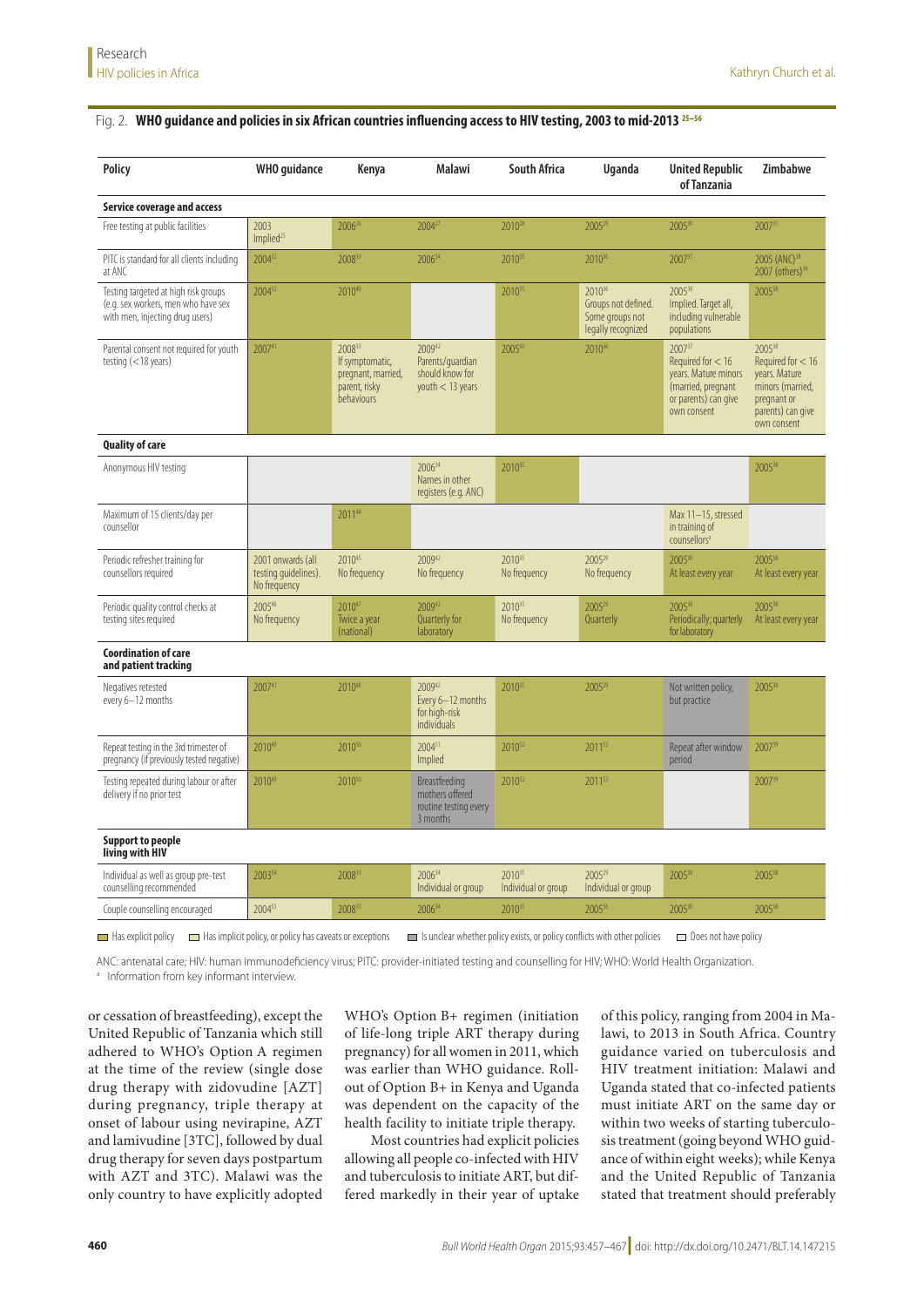#### <span id="page-4-0"></span>Fig. 3. **WHO guidance and policies in six African countries influencing access to HIV care and treatment, 2003 to mid-2013 [26](#page-9-18)[,29](#page-9-19),[31,](#page-9-20)[34](#page-10-1)[,42](#page-10-2),[45](#page-10-3),[52–](#page-10-4) [55,](#page-10-5)[57–](#page-10-6)[84](#page-10-7)**

| Policy                                                                                                                        | <b>WHO</b> guidance                             | Kenya                                             | Malawi                                                   | <b>South Africa</b>                                   | <b>Uganda</b>                                                     | <b>United Republic</b><br>of Tanzania                          | Zimbabwe                                                  |
|-------------------------------------------------------------------------------------------------------------------------------|-------------------------------------------------|---------------------------------------------------|----------------------------------------------------------|-------------------------------------------------------|-------------------------------------------------------------------|----------------------------------------------------------------|-----------------------------------------------------------|
| <b>Service coverage and access</b>                                                                                            |                                                 |                                                   |                                                          |                                                       |                                                                   |                                                                |                                                           |
| Free PMTCT at public facilities                                                                                               | Universal access                                | 2006 <sup>26</sup>                                | $2004^a$                                                 | 199657<br>Implied in the<br>constitution              | 2011 <sup>58</sup>                                                | 200759                                                         | $2007^{31}$                                               |
| Free ART at public facilities                                                                                                 | Universal access                                | 201160                                            | 200461                                                   | 201062                                                | 201158                                                            | 200759                                                         | 200731                                                    |
| PMTCT available at all ANC facilities                                                                                         | 201063                                          | 201264                                            | 2004 <sup>a</sup>                                        | 2010 <sup>52</sup>                                    | 201153                                                            | 201265<br>Implied                                              | 201166                                                    |
| Clinical officers, medical assistants<br>and/or nurses initiate ART                                                           |                                                 | 200567                                            | 200468                                                   | 201062                                                | 201158                                                            | 200569                                                         | 201070<br>Multitasking and<br>task-shifting               |
| All sites providing ART also initiate ART                                                                                     |                                                 |                                                   | 200434                                                   | Not in policy, but<br>practice                        | 201158                                                            |                                                                |                                                           |
| <b>Coordination of care and</b><br>patient tracking                                                                           |                                                 |                                                   |                                                          |                                                       |                                                                   |                                                                |                                                           |
| HIV-positive clients followed-up to<br>ensure registration at treatment site                                                  | 200455                                          | 201045                                            | No clear follow-up                                       | No clear follow-up                                    | 2005 <sup>29</sup>                                                | 2010 <sup>71</sup>                                             |                                                           |
| Clear quidance on when HIV-positive<br>pregnant women referred to ART clinic                                                  | $2006^{71}$                                     | 201264<br>After delivery                          | 2012<br>No specified time of<br>referral <sup>a</sup>    | 2010 <sup>52</sup><br>6 weeks after birth             | $2011^{53}$<br>No specified time<br>of referral                   | 201265<br>Day 42 after birth                                   |                                                           |
| MCH and ART integration for mother<br>and child encouraged                                                                    | 200672<br>Implied                               | 201064                                            | 201173                                                   | 2010 <sup>52</sup><br>ART for mother not<br>specified | 201153                                                            |                                                                | 201070                                                    |
| 6 monthly CD4 testing in pre-ART with<br>$CD4$ count $<$ 500 cells/ $\mu$ L                                                   |                                                 | 201160<br>Earlier if CD4 close to<br>350 cells/µL | 201173<br>Every 3 months                                 | 201062<br>Every 6 months                              | 200374<br>Every 6 months                                          | 200569<br>Every 6 months                                       | 201070<br>Every 6 months                                  |
| Pre-ART visits recorded<br>(registers or forms)                                                                               | Left to country                                 | 201160                                            | 201173                                                   | $\overline{a}$                                        | 200975                                                            | 200976                                                         | 201077                                                    |
| <b>Medical management</b>                                                                                                     |                                                 |                                                   |                                                          |                                                       |                                                                   |                                                                |                                                           |
| WHO Option B ARV prophylaxis and<br>ART regimen is the standard                                                               | 201063                                          | 201264                                            | 201173<br>(Extended to B+)                               | 2010 <sup>52</sup>                                    | 201153                                                            |                                                                | 201166                                                    |
| WHO Option $B+$ is the standard (all<br>HIV-positive pregnant women initiate<br>life-long ART)                                | 201278                                          | 201264<br>Sites with capacity<br>to initiate      | 201173                                                   |                                                       | 201153<br>At Level III and<br>selected Level II<br>health centres |                                                                |                                                           |
| All patients with tuberculosis eligible<br>for ART initiation                                                                 | 200979                                          | 200780                                            | 200442,81                                                | 201382<br>Previously only<br>MDR/XDR<br>tuberculosis  | 201153                                                            | 201283                                                         | 201070<br>Once stabilized on<br>tuberculosis<br>treatment |
| Coinfected tuberculosis/HIV should<br>initiate ART on the same day or within<br>2 weeks of starting tuberculosis<br>treatment | 201384<br>As soon as possible<br>within 8 weeks | 201160<br>Within the initial<br>2-8 weeks         | 2011 <sup>73</sup>                                       | 201382                                                | 201153                                                            | 201283<br>As soon as possible,<br>within 2 weeks<br>preferably |                                                           |
| Initiate ART at WHO stage 3/4; or 1/2<br>with CD4 count $\leq$ 350 cells/µL                                                   | 200979                                          | 201160                                            | 201173                                                   | 201382                                                | 201153                                                            | 201283                                                         | 201070                                                    |
| Initiate ART within 7 days of ART<br>eligibility                                                                              |                                                 | 200567                                            | 201173                                                   | 201382<br>for patients with<br>urgent need            | As soon as<br>possible                                            |                                                                |                                                           |
| Laboratory tests not required to start<br>ART (e.g. FBC, LFTS/RFTS)                                                           | Strongly<br>recommended                         | 200567<br>Tests are desirable                     | $2004^a$                                                 | 201382                                                | 2011 <sup>58</sup><br>At the earliest<br>opportunity              |                                                                |                                                           |
| Adherence counselling not compulsory<br>before ART initiation                                                                 | Strongly<br>recommended                         |                                                   | 201173<br>Pregnant women<br>allowed counselling<br>later | 201382                                                |                                                                   |                                                                |                                                           |

Has explicit policy **II** Has implicit policy, or policy has caveats or exceptions III Is unclear whether policy exists, or policy conflicts with other policies **III** Does not have policy

ANC: antenatal care; ART: antiretroviral therapy; ARV: antiretroviral; CD4: cluster of differentiation 4; FBC: full blood count; HIV: human immunodeficiency virus; LFTS/RFTS: liver function/renal function tests; MCH: maternal and child health; MDR/XDR: multi-drug resistant/extensively-drug resistant; PMTCT: prevention of mother-to-child transmission; WHO: World Health Organization.

<sup>a</sup> Information from key informant interview.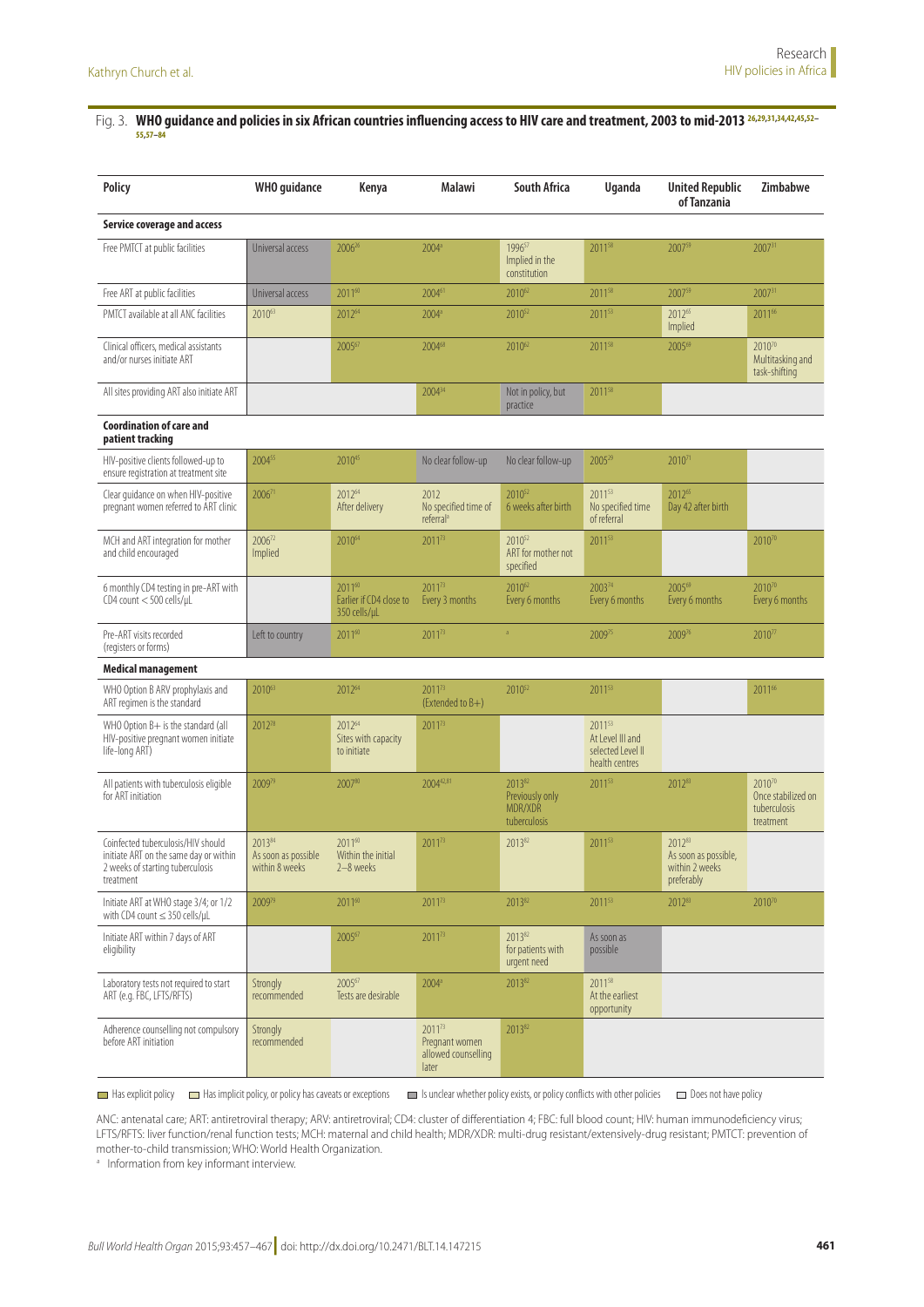be initiated within two weeks. While all countries shared the standard ART initiation criteria, only Kenya and Malawi stipulated explicitly that ART should be initiated within seven days of being found eligible for treatment. Malawi and South Africa also had more liberal policies allowing ART initiation with minimum requirements for tests and counselling. Malawi has not required laboratory tests for initiation since the beginning of the treatment programme (2004). South Africa brought in this change in 2013 and stated that adherence counselling should not be compulsory before initiation.

#### **Retention on ART**

[Fig.](#page-6-0) 4 summarizes policies influencing retention on ART. Stipulating that ART clinics include a doctor or clinical officer could be a barrier to access in resourceconstrained contexts. This requirement is still applied in Kenya, Malawi, the United Republic of Tanzania and Zimbabwe (even though task-shifting for initiation occurred). Quality indicators also varied, with staff retraining and quality control intervals varying or not made explicit; for example no quality control was required after initial accreditation in South Africa, versus quarterly checks in Malawi, Uganda and the United Republic of Tanzania.

There were also important differences in coordination of care and patient tracking. Since the beginning of the treatment programme, Malawi did not promote routine CD4 monitoring, unlike all other countries where yearly or six-monthly monitoring was standard. While most countries advised that stable patients receive a three-month supply of drugs, two months of supplies were stipulated in the United Republic of Tanzania and one month in South Africa. All countries promoted regular pill counts, but only South Africa and Zimbabwe had explicit policies on home visits following signs of poor adherence – others recommended home visits or telephone contact following missed appointments. Only Kenya explicitly recommended daily register reviews to identify missed appointments. Definitions of missed appointments and loss to follow-up varied: Zimbabwe was most reactive with a missed appointment defined as a one-week delay, followed by Malawi where a two-week absence triggered action. Most countries defined loss to follow-up or defaulting as no attendance within 90 days of the last visit, but the number of days was not defined in Malawi and was unclear in South Africa. Malawi, Uganda and the United Republic of Tanzania also allowed drug collection by designees (treatment partners/guardians).

Support to those on ART varied. All countries explicitly or implicitly recommended individual adherence counselling, but Malawi and Uganda did not stipulate referral to peer-support. Kenya and Uganda provided nutritional support to ART patients; Malawi stopped this in adults due to lack of evidence. Only South Africa, the United Republic of Tanzania and Zimbabwe routinely referred all ART patients to home-based care programmes.

All sites recommended routine screening for tuberculosis, but Zimbabwe did not routinely provide isoniazid preventive therapy for tuberculosis prevention. All countries except Zimbabwe recommended at least four first-line ART regimen choices to patients, but not all complied with WHO's 2010 recommended first line standard therapy (tenofovir, 3TC and nevirapine/efavirenz). Zimbabwe was the first to introduce WHO's recommended regimen in 2010. All countries except Malawi had clear criteria for switching to efavirenz-based regimens for patients who develop tuberculosis.

## **Discussion**

Here we demonstrate wide variation in national HIV policies influencing service access and attrition through the diagnosis-to-treatment cascade across six countries with generalized HIV epidemics. Given that African countries usually adopt guidance from WHO, such a degree of policy variation is surprising.

Several indicators were consistent across all countries, but for many indicators, countries were progressive in selected areas and no country stood out as having a consistently enabling policy context that would have a decisive impact on service access and attrition. In Malawi, for example, policies designed to facilitate access to care (such as no requirements for routine CD4 testing, early adoption of the Option B+ PMTCT regimen, rapid ART initiation for those eligible), contrasted with certain policy gaps (such as targeted testing for high-risk groups, repeat testing during labour/after delivery, referral

to peer support or home-based care for patients on ART). South Africa is another case where policies aiming to enhance access in some areas contrasted with policy gaps in others. South Africa had policies on anonymous HIV testing, home visits following signs of poor adherence and few barriers to starting ART (no required laboratory tests, adherence counselling, or physician presence in ART clinics), but lacked policies on quality control for ART, provision of three-monthly ART supplies, guidance on missed appointments or loss to follow-up and compliance with WHO first-line regimen standards. In the United Republic of Tanzania, an enabling policy environment for retention of patients in care and treatment contrasted with the slow adoption of WHO Option B+ and ART regimens containing tenofovir (both subsequently adopted in September 2013), as well as weaknesses in repeat testing intervals.

There were also important differences in the timing of policy implementation in some indicators. Malawi adopted Option B+ in 2011 (before WHO guidance) and has not required laboratory tests for ART initiation since 2004 (versus South Africa, which made this change in 2013). Policies to trace missed appointments with home visits or phone contacts vary in dates of implementation from 2004–2005 in Malawi and the United Republic of Tanzania, to 2011 in Kenya. While countries often lagged behind WHO in national policy adoption, in some instances countries went beyond WHO standards; notable examples included policies related to pre-ART-CD4 monitoring intervals, rapid initiation of ART, task-shifting for ART initiation, drug resupply intervals, pill count recommendations, drug collection by designees, referral to peer support and home-based care. The fact that WHO had no explicit guidance on such topics may contribute to the differences in adoption of policies across countries.

Policies are likely to differ in their potential impact on service access and attrition. We are unable to judge, therefore, how policy differences are likely to influence mortality. There seems to be little correlation between policy profile and service coverage ([Table](#page-1-0) 1). Our analysis did not attempt to weight policies – as this is likely to be highly subjective. One might expect that policies on patient coordination and tracking (e.g. pre-ART monitoring, timely initiation of ART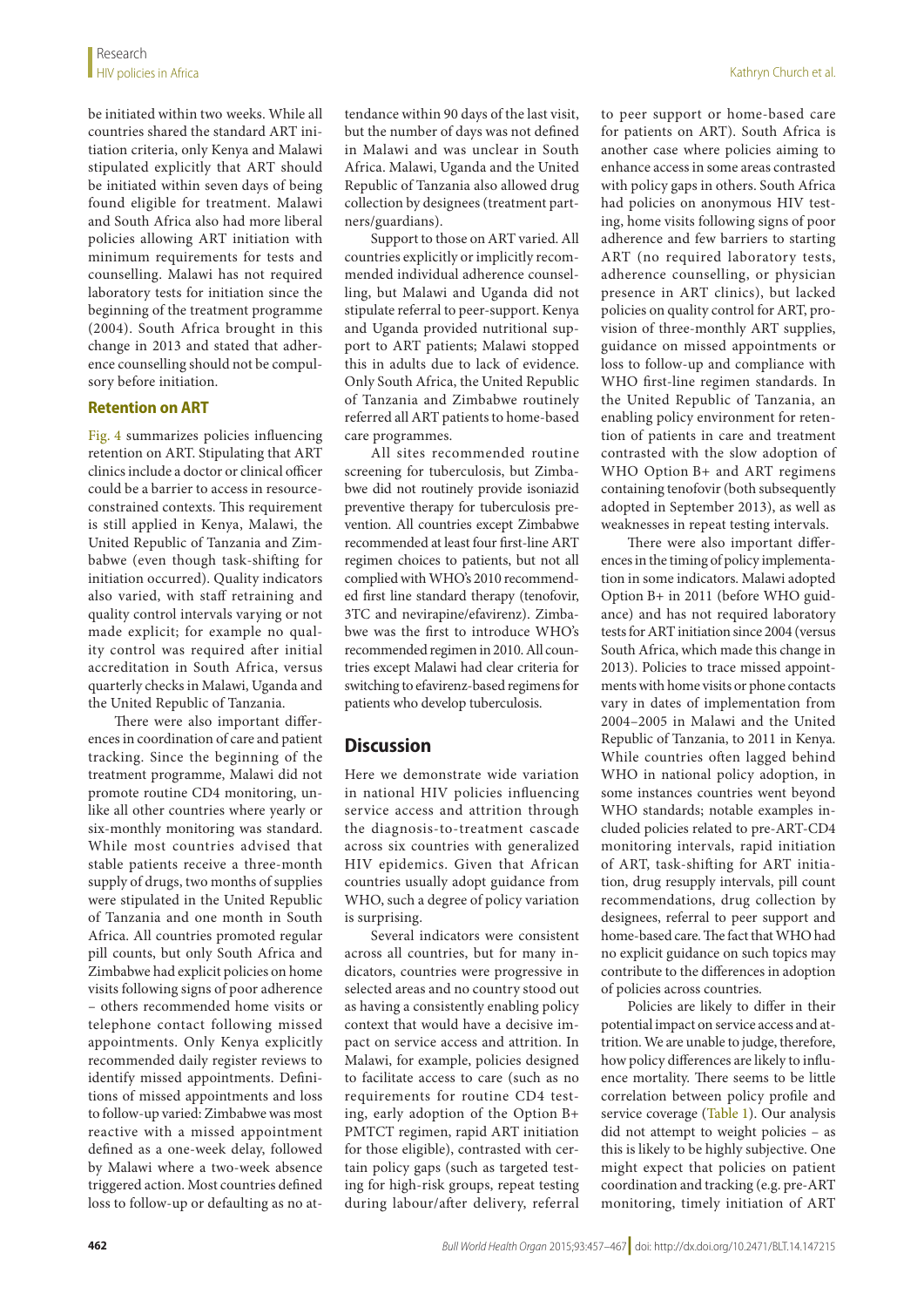## <span id="page-6-0"></span>Fig. 4. WHO guidance and policies in six African countries influencing retention on ART, 2003-mid-2013 [36](#page-10-8),[46,](#page-10-9)[53](#page-10-10)[,56](#page-10-0),[58,](#page-10-11)[60](#page-10-12)[,62](#page-10-13),[67,](#page-10-14)[69](#page-10-15)[,70](#page-10-16),[73,](#page-10-17)[76](#page-10-18)[,81](#page-10-19)-96

| <b>Policy</b>                                                              | <b>WHO</b> guidance                     | Kenya                  | Malawi                                                | <b>South Africa</b>                                         | Uganda                                                                     | <b>United Republic</b><br>of Tanzania                           | Zimbabwe                           |
|----------------------------------------------------------------------------|-----------------------------------------|------------------------|-------------------------------------------------------|-------------------------------------------------------------|----------------------------------------------------------------------------|-----------------------------------------------------------------|------------------------------------|
| <b>Service coverage and access</b>                                         |                                         |                        |                                                       |                                                             |                                                                            |                                                                 |                                    |
| ART clinic staffing does not have to<br>include doctor or clinical officer | 200885                                  |                        |                                                       |                                                             | 2011 <sup>58</sup>                                                         |                                                                 |                                    |
| <b>Quality of care</b>                                                     |                                         |                        |                                                       |                                                             |                                                                            |                                                                 |                                    |
| Periodic refresher training for ART<br>staff required                      | 2010 <sup>86</sup>                      | 200987<br>Implied      | 200636<br>Every year                                  | No frequency <sup>a</sup>                                   | 200356<br>No frequency                                                     | 200569<br>Periodically                                          | 2010 <sup>70</sup><br>No frequency |
| Period quality control checks at ART<br>clinics required                   | 2010 <sup>86</sup>                      | 201160<br>No frequency | Every quarter <sup>a</sup>                            |                                                             | 200356<br>Quarterly                                                        | 201283<br>Quarterly supportive<br>supervision                   | 201070<br>No frequency             |
| <b>Coordination of care and</b><br>patient tracking                        |                                         |                        |                                                       |                                                             |                                                                            |                                                                 |                                    |
| Routine 6 monthly CD4 count<br>monitoring on ART                           | Not a prerequisite                      | 200567                 |                                                       | 201382<br>Yearly                                            | 200356                                                                     | 200569                                                          | 201070                             |
| 3 monthly drug supplies once<br>stable on ART                              |                                         | 201160                 | 201173                                                | Monthly                                                     | 2011 <sup>58</sup>                                                         | 201283<br>For 2 months or more                                  | 201070                             |
| Pill counts at every visit                                                 |                                         | 200567                 | 200381                                                | 2010 <sup>62</sup> No frequency                             | 200356                                                                     | 200976                                                          | 201070                             |
| Home visits following signs of poor<br>adherence                           |                                         |                        |                                                       | 201062                                                      | 200888<br>Not part of Ministry<br>of Health structure<br>at facility level | Home-based care<br>services include such<br>visits <sup>a</sup> | 201070                             |
| Missed appointment defined when<br>1 week late                             |                                         |                        | 201173<br>From 2 weeks                                | Not clear; 1 day<br>common practice <sup>a</sup>            |                                                                            |                                                                 | 200689                             |
| Home visit or telephone contact for<br>missed visits                       | 201384                                  | 201160                 | 201173                                                | 201062                                                      | 200888                                                                     | 200569                                                          | 200990                             |
| Daily review of missed<br>appointment registers                            | Patient scheduling<br>system may assist | 201160                 | 2011 <sup>73</sup><br>Regularly reviewed              | Not clear policy;<br>common practice <sup>a</sup>           | 200888<br>Implied                                                          | 200976<br>Implied                                               |                                    |
| Lost to follow up defined with no<br>attendance for at least 90 days       | 200646                                  | 201091                 | No. days absence<br>not defined                       | Not clear policy<br>1 month common<br>practice <sup>a</sup> | 2011 <sup>58</sup>                                                         | 200976                                                          | 201292                             |
| Drugs can be collected by a<br>designee                                    |                                         |                        | 2004 <sup>a</sup>                                     |                                                             | Not more than<br>twice <sup>a</sup>                                        | 200569                                                          |                                    |
| HIV and tuberculosis services should<br>be integrated within 1 facility    | 201193                                  | 200567                 | 2011<br>Encouraged                                    | 201382                                                      | 200694                                                                     | 200976<br>At least screening                                    | 201070<br>Within health system     |
| <b>Support to people living</b><br>with HIV                                |                                         |                        |                                                       |                                                             |                                                                            |                                                                 |                                    |
| At least 1 adherence counselling<br>conducted individually                 |                                         | 200567                 | 201173                                                | 201062                                                      | 200356                                                                     | 200976<br>Implied                                               | 201070                             |
| All patients on ART referred to peer<br>support groups                     |                                         | 201160                 |                                                       | 201062                                                      | Peer support<br>recommended                                                | 201283                                                          | 201070                             |
| Nutritional supplements for<br>malnourished patients                       | 200695                                  | 200567                 | Adult programme<br>stopped. Now, only<br>for children |                                                             | 200356                                                                     | 201283<br>Therapeutic foods                                     |                                    |
| All patients on ART referred to<br>home-based care                         |                                         |                        |                                                       | 201062                                                      | 200996<br>Not all                                                          | 200976                                                          | 200990                             |
| <b>Medical management</b>                                                  |                                         |                        |                                                       |                                                             |                                                                            |                                                                 |                                    |
| IPT for all HIV patients without<br>active tuberculosis                    | 201093                                  | 201160                 | $2011^{73}$                                           | 2010 <sup>62</sup>                                          | 2011 <sup>58</sup>                                                         | 201283                                                          |                                    |
| Tuberculosis screening at every<br>pre-ART and ART visit                   | 201093                                  | 200567                 | 201173                                                | 201062                                                      | 200356                                                                     | 200976                                                          | 201070                             |
| WHO first line ART as standard                                             | 2010 <sup>86</sup>                      | 201160                 | d4T/3TC/NVP<br>Plan to switch                         | d4T/3TC/NVP                                                 | 201153                                                                     | AZT+3TC+EFV                                                     | 201070                             |
| At least 4 first line regimen choices<br>in national programme             | 200695                                  | 201160                 | 201173                                                | 201382                                                      | 201153                                                                     | 200569                                                          |                                    |
| Patients on ART who develop<br>tuberculosis switch to EFV-based<br>regimen | 200695                                  | 201160                 | Unclear                                               | First line therapy<br>includes EFV                          | 200356                                                                     | 200569                                                          | 201165                             |

Has implicit policy or policy or policy has caveats or exceptions  $\Box$  Is unclear whether policy exists, or policy conflicts with other policies  $\Box$  Does not have policy

3TC: lamivudine; ART: antiretroviral therapy; AZT: zidovudine; CD4: cluster of differentiation 4; d4T: stavudine; EFV: efavirenz; HIV: human immunodeficiency virus; IPT: isoniazid preventive therapy; NVP: nevirapine; WHO: World Health Organization.

<sup>a</sup> Information from key informant interview.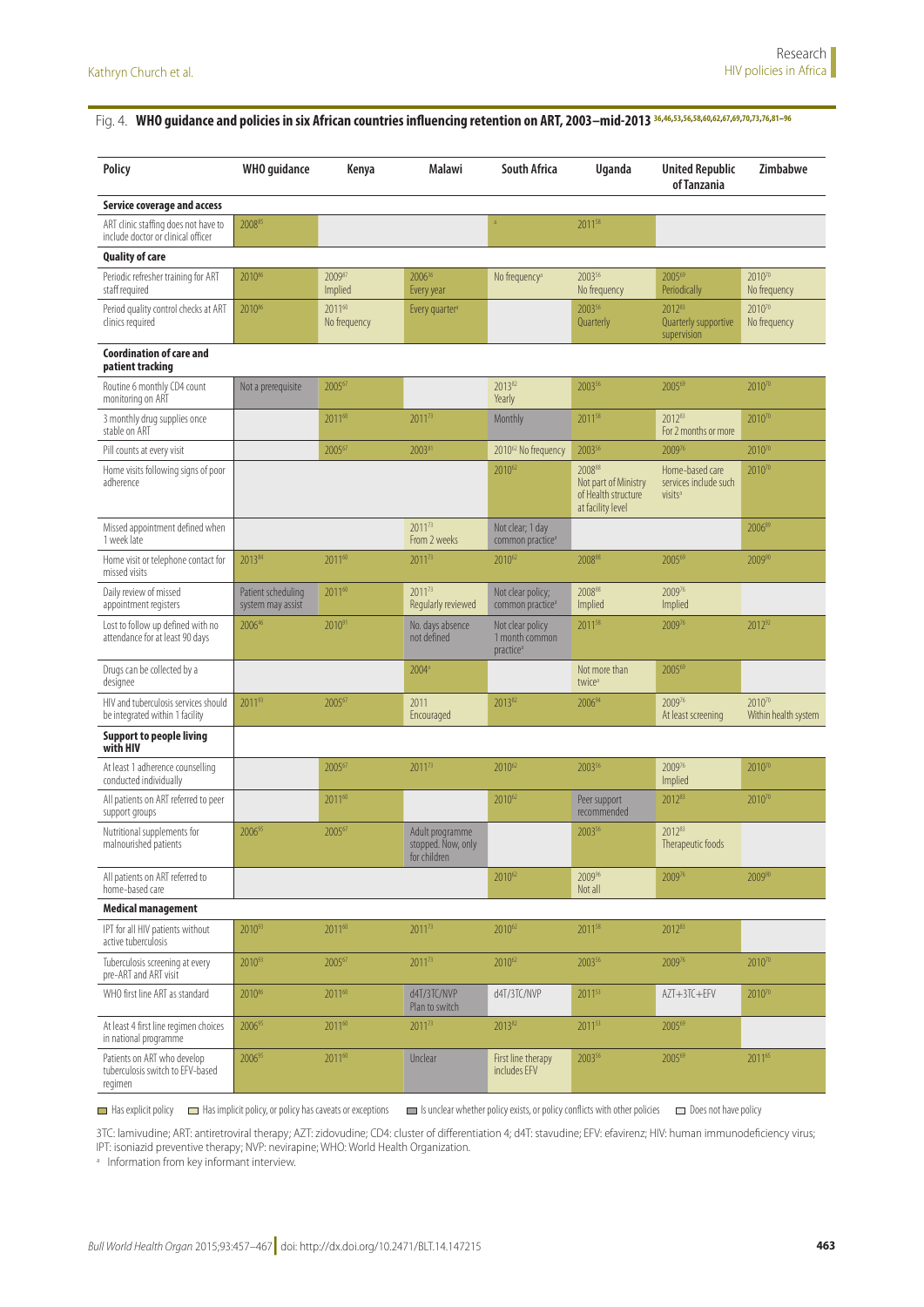and adherence monitoring) have greater impact than policies on quality of care (e.g. staff training or quality audits). The relative emphasis on different policies also varied; some indicators were only mentioned once in one document, while others were core tenets of HIV service delivery and repeatedly mentioned.

We attempted to frame all policies as designed to increase service access and reduce attrition, but the direction of effect was not always clear-cut. For example, anonymous testing may promote access to diagnosis by reducing stigma, but may hamper linkage to care. Group pretest counselling may facilitate test access but have quality implications. Requiring people co-infected with HIV and tuberculosis to stabilize on tuberculosis treatment before initiating ART may be beneficial only for patients with very low CD4 counts.<sup>97</sup> Allowing certain sites to provide ART refills may also be advantageous, allowing patients to access drugs nearer home. Fast-tracking patients into care (with rapid ART initiation and no requirements for laboratory tests or adherence counselling) may increase immediate uptake of services, but could undermine long-term adherence if patients are inadequately prepared for treatment. Not insisting on routine CD4 monitoring of ART patients in Malawi forms an important aspect of the public health approach to scaling up access, but may have negative consequences for timely identification of treatment failure.

Our review has some limitations. First, establishing the precise date of policy enactment was challenging. Publication dates represent formal enactment, but key informants reported instances in which policies came into effect earlier. Certain policies did not reappear in more recent documents, casting doubt on their validity. Furthermore, countries that recently produced HIV guidelines (South Africa: 2013 ART guidelines; Kenya: 2012 PMTCT guidelines) may appear to have more 'advanced' policies than those currently in the process of updating their guidelines, including Malawi and the United Republic of Tanzania. Second, the extent to which all relevant policy indicators were captured is uncertain. Our systematic approach to develop tools and indicators attempted to minimize this, but there may be other factors that were missed. We did not investigate the broader national policy environment ([Fig.](#page-1-1) 1). Factors such as national politics, laws and the criminal justice system, programme financing mechanisms and donor coordination have been shown to have strong influences on health seeking-behaviour and service response.[98–](#page-10-22)[101](#page-10-23) Country-specific policy analyses will be needed to analyse these national influences in detail.

Interpreting these findings with regard to potential programme impact is challenging. In part this stems from the wide variation demonstrated in our analysis, but perhaps more importantly because policies are only the first step in programme delivery. Their effectiveness depends on service-level implementation, as well community-level factors.<sup>99,[100](#page-10-25),</sup> Further analysis will examine how these different policies are implemented in ALPHA's network of health and demographic surveillance sites. This will allow us to assess whether policy translates into practice and whether practice exceeds stated policies, as often claimed by our key informants. International efforts to monitor policy implementation – such as WHO's estimates on ART policy implementation<sup>24</sup> – are increasing and we hope that this review and its tools can support other efforts to track national policies. ■

#### **Acknowledgements**

We thank Masuma Mamdani, Sally Mtenga and Astha Ramaiya from the United Republic of Tanzania, Montserrat Fernandez from South Africa and Constance Nyamupaka and Simon Gregson from Zimbabwe.

**Funding:** This research was funded by a grant from the Bill & Melinda Gates Foundation. Salaries of some individual authors are sponsored by institutional grants from: The Wellcome Trust, the Medical Research Council (United Kingdom) and the National Institutes of Health (United States of America).

#### **Competing interests:** None declared.

**النتائج:** كان هناك تفاوت كبري يف السياسات بني البلدان؛ حيث متيز كل بلد بالتقدم يف بعض اجلوانب دون غريها. كانت مالوي متقدمة على وجه الخصوص في تعزيز فكرة الإسراع في بدء العلاج باستخدام مضادات الفريوسات القهقرية. ومع ذلك، مل يكن لدى أي بلد سياق لتطبيق سياسة تتيح تطوير القدرات بصورة ُ ثابتة، بحيث ينتظر منه تيسري سبل االستفادة من الرعاية واحلد من االستنزاف. قامت البلدان بتجاوز توجيهات منظمة الصحة العالمية في مناطق معينة وذكر المبلغون الرئيسون أن المارسة غالبًا ما كانت تتجاوز السياسة. **االستنتاج:** من العسري تقييم تأثري اختالفات السياسة يف فرص الحصول على الرعاية والنتائج الصحية بين الأشخاص المصابين بفيروس العوز المناعي البشري. فسوف تحقق بعض السياسات المعينة المزيد من التأثير دون سواها، كما لا يتم دائيًا تنفيذ السياسات الرسمية. ينبغي عىل األبحاث املستقبلية تقييم مدى تنفيذ السياسات وربط هذه النتائج بحصائل اإلصابة بفريوس العوز

**ملخص حتليل مقارن للسياسات الوطنيةمكافحة فريوس العوزاملناعي البرشي يف ستة بلدان أفريقية تعاين من أوبئة معممة الغرض:** مقارنة السياسات الوطنية ملكافحة فريوس العوز املناعي البشري(HIV) والتي تؤثر على القدرة على الاستفادة من خدمات الاختبار والعلاج من فيروس العوز المناعي البشري في ستة بلدان أفريقية واقعة جنويب الصحراء. **الطريقة:** لقد راجعنا سياسات مكافحة فريوس العوز املناعي البرشي كجزء من دراسـة شملت العديد من البلدان حول معدلات وفيات البالغين في البلدان الأفريقية الواقعة جنوبي الصحراء. تم إعداد واستخدام أداة استخالص السياسة ملراجعة الوثائق واملبادئ التوجيهية لسياسة مكافحة فريوس العوز املناعي البُشري الوطنية التي نشرت في كينيا وملاوّي وجنوب أفريقياً وأوغُندًا وجمهورية تنزانيا المتحدة وزمبابوي في الفترة ما بين عام 2003 و2013. ولقد ساعدت مقابلات المبلغين الرئيسين علىٰ سد الثغرات في النتائج. صُنِّفت السياسات الوطنية وفقًا لما إذا كانت التزمت صراحة أو ضمنيًا بـ 54 من مؤشرات السياسة، التي<br>-تم حتديدها من خالل املؤلفات الطبية ومراجعات اخلرباء. وقمنا أيضًا بمقارنة السياسات الوطنية مع توجيهات منظمة الصحة المناعي البشري. العاملية )WHO).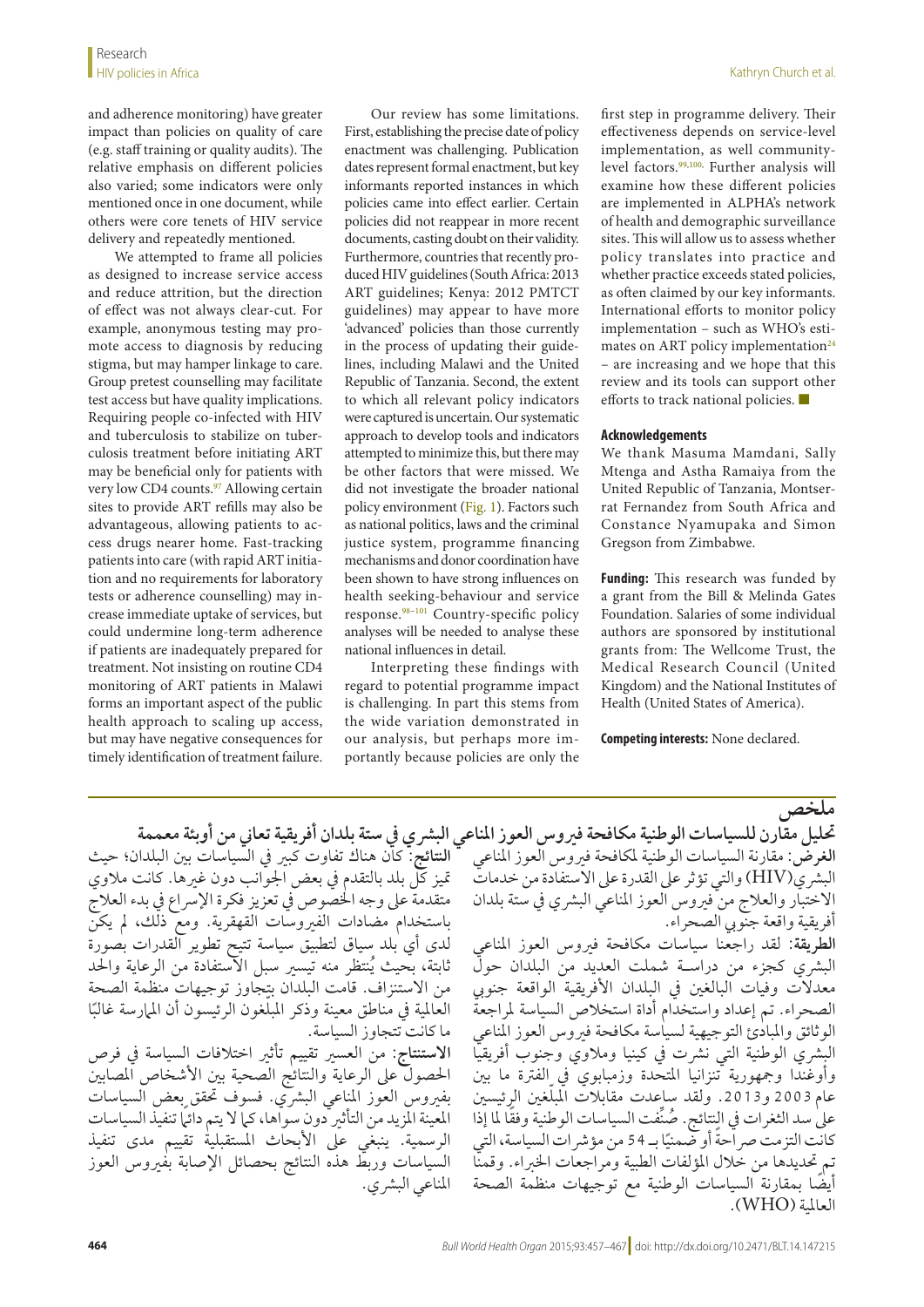## 摘要

#### 在艾滋病病毒广泛流行的六个非洲国家中开展关于国家艾滋病病毒政策的对比分析

目的 旨在对比在撒哈拉沙漠以南的六个非洲国家中能 够影响艾滋病病毒测试和治疗服务的国家艾滋病病毒 (HIV) 政策。

方法 在撒哈拉沙漠以南的非洲国家中进行有关成人死 亡率的多国研究期间 , 我们评审了艾滋病病毒政策。当 时开发了一种政策提取工具并将其用于评审津巴布 韦、肯尼亚、马拉维、南非、坦桑尼亚联合共和国以 及乌干达在 2003 年和 2013 年期间出版的国家艾滋病 病毒政策文件和指南。关键知情人访谈帮助我们弥补 了调查结果中的不足之处。 我们依据国家政策是否以 明确或隐含的方式遵循 54 项政策指标来对其进行分 类 , 并且通过文献和专家评审加以确认。 同时 , 我们 还对比了国家政策和世界卫生组织 (WHO) 指南。

结果 各国的政策差异很大;每个国家都在一些方面达 到先进水平 , 而在另一些方面却没有达到先进水平。马 拉维在推动抗逆转录病毒疗法的快速启动方面尤为先 进。 然而 , 没有一个国家能够终保持一贯有利的政策 环境 , 难以按预期提高护理普及率和预防消耗。 各国 在某些方面超出了世界卫生组织指南的范围 , 并且据 关键知情人报告 , 实际情况往往超越政策范围。 结论 评估政策差异对艾滋病病毒患者的护理普及率和

医疗效果的影响具有挑战性。 某些政策会比其他政策 产生更大的影响 , 并且官方政策并不总是能够得到落 实。 今后的研究应评估政策实施的程度 , 并将这些调 查结果与艾滋病病毒的医疗效果联系起来。

#### **Résumé**

#### **Analyse comparative des politiques nationales de lutte contre le VIH dans six pays africains où l'épidémie est généralisée**

**Objectif** Comparer les politiques nationales de lutte contre le virus de l'immunodéficience humaine (VIH) qui influencent l'accès aux services de dépistage et de traitement du VIH dans six pays d'Afrique subsaharienne.

**Méthodes** Nous avons examiné les politiques de lutte contre le VIH dans le cadre d'une étude multi-pays sur la mortalité des adultes en Afrique subsaharienne. Un outil d'extraction de données a été mis au point et utilisé afin d'examiner les documents et les directives des politiques nationales de lutte contre le VIH publiés en Afrique du Sud, au Kenya, au Malawi, en Ouganda, en République-Unie de Tanzanie et au Zimbabwe entre 2003 et 2013. Des entretiens avec des informateurs clés ont permis de combler les carences de ces résultats. Les politiques nationales ont été classées suivant leur degré de correspondance, explicite ou implicite, avec 54 indicateurs relatifs aux politiques, déterminés d'après des analyses documentaires et des examens d'experts. Nous avons également comparé les politiques nationales avec les recommandations de l'Organisation mondiale de la Santé (OMS).

**Résultats** Nous avons observé de grandes différences entre les politiques de ces pays; chaque pays était avancé dans certains domaines et pas dans d'autres. Le Malawi l'était particulièrement en matière de promotion du démarrage rapide du traitement antirétroviral. Cependant, aucun pays n'avait un contexte politique pouvant systématiquement permettre d'augmenter l'accès aux soins et d'éviter l'arrêt du traitement. Dans certains domaines, les pays allaient plus loin que les recommandations de l'OMS et les informateurs ont indiqué que la pratique dépassait souvent le cadre des politiques.

**Conclusion** Évaluer l'impact des différentes politiques sur l'accès aux soins et les résultats en termes de santé des personnes qui vivent avec le VIH n'est pas chose simple. Certaines politiques exercent une influence plus forte que d'autres et les politiques officielles ne sont pas toujours mises en œuvre. Des recherches ultérieures devraient évaluer le degré de mise en œuvre des politiques et mettre en lien leurs conclusions avec les résultats de la lutte contre le VIH.

#### **Резюме**

## **Сравнительный анализ государственной политики в отношении ВИЧ в шести странах Африки с генерализованной эпидемией**

**Цель** Сравнить политику в отношении вируса иммунодефицита человека (ВИЧ) в шести странах Африки к югу от Сахары. Оценивается доступность анализа на ВИЧ и услуг по лечению. **Методы** Политики в отношении ВИЧ были рассмотрены в рамках многонационального исследования смертности взрослого населения в странах Африки к югу от Сахары. Для анализа политик был разработан специальный инструмент, который использовался для проверки официальных документов и рекомендаций, связанных с государственной политикой в отношении ВИЧ, опубликованных в Кении, Малави, Южной Африке, Уганде, Объединенной Республике Танзания и Зимбабве в период между 2003 и 2013 гг. Неясные моменты уточнялись благодаря ключевым информаторам. Национальные политики распределялись по категориям в зависимости от того, придерживались ли они явным или косвенным образом 54 показателей, выявленных в ходе оценки публикаций и отчетов специалистов. Было также проведено сравнение национальных политик с рекомендациями Всемирной организации здравоохранения (ВОЗ).

**Результаты** Политики в разных странах отличались друг от друга; в каждой из стран отмечался прогресс в одних областях и отставание в других. В частности, Малави значительно выделялась продвижением раннего начала антиретровирусной терапии. Тем не менее ни в одной стране не была реализована эффективная политика, которая облегчала бы доступ к медицинской помощи и препятствовала бы оттоку персонала. В некоторых областях страны пошли дальше рекомендаций ВОЗ и основные информаторы сообщили, что практика часто опережала политику. **Вывод** Оценить, насколько отличия в государственной политике влияют на доступ к лечению и результаты мероприятий по охране здоровья для лиц, живущих с ВИЧ, довольно сложно. Некоторые из политик имеют сравнительно больший эффект, и официальная политика не всегда выполняется. В будущих исследованиях необходимо оценить степень выполнения политик и связать полученные данные с результатами лечения ВИЧ.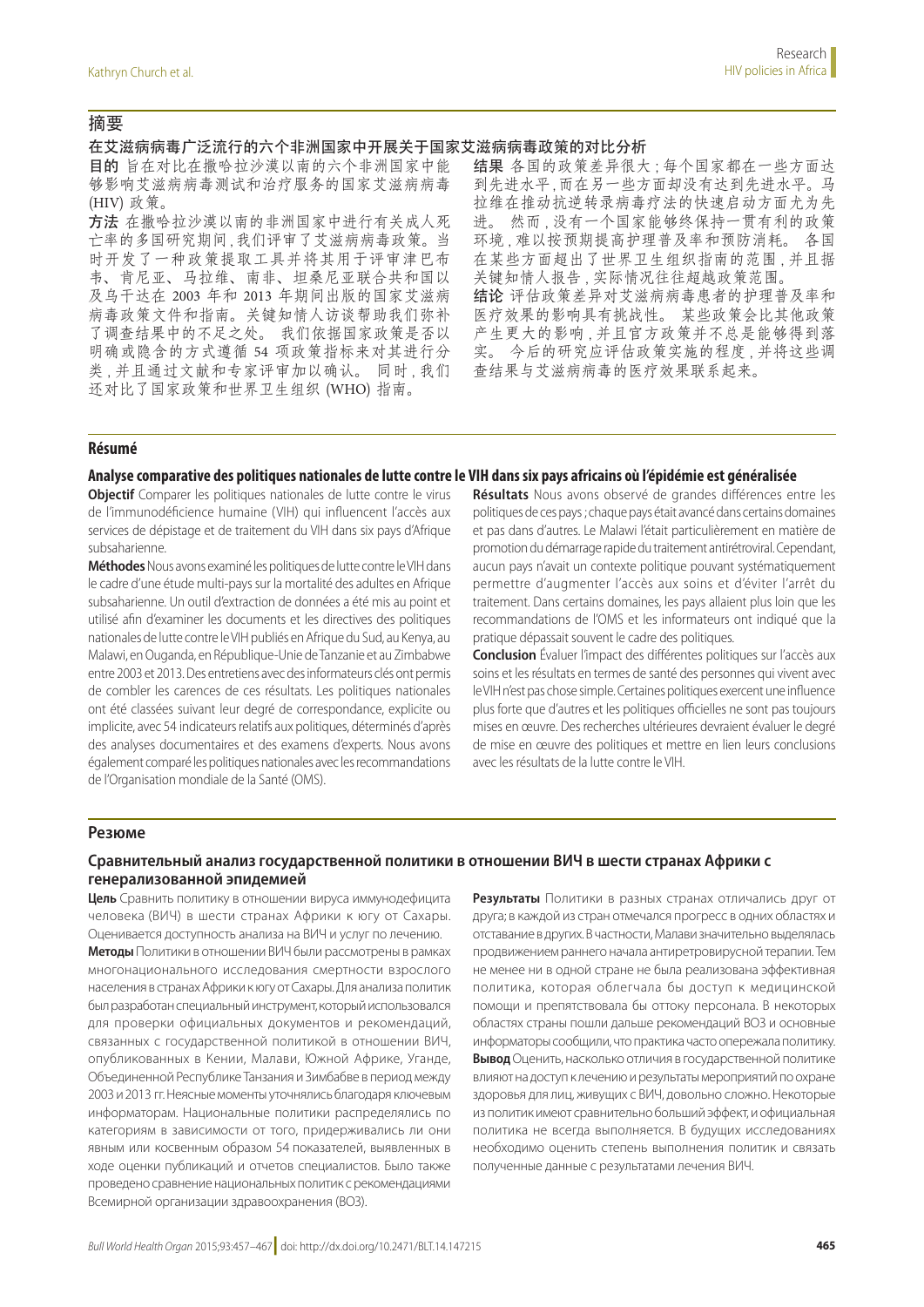#### **Resumen**

#### **Un análisis comparativo de las políticas nacionales sobre el VIH en seis países africanos con epidemias generalizadas**

**Objetivo** Comparar las políticas nacionales relativas al virus de la inmunodeficiencia humana (VIH) que influencian el acceso a las pruebas del VIH y a los tratamientos en seis países sub-saharianos.

**Métodos** Se revisaron las políticas relativas al VIH como parte de un estudio multinacional sobre la mortalidad de adultos en África Subsahariana. Se desarrolló una herramienta de extracción de políticas y se utilizó para revisar los documentos y guías de las políticas nacionales relativas al VIH publicadas en Kenia, Malawi, República Unida de Tanzania, Sudáfrica, Uganda y Zimbabue entre 2003 y 2013. Se hicieron entrevistas a informantes claves que ayudaron a llenar los vacíos en los resultados. Las políticas nacionales se clasificaron según si se adhirieron explícita o implícitamente a 54 indicadores de políticas, identificados mediante bibliografía y opiniones de expertos. Asimismo, se compararon las políticas nacionales con las directrices de la Organización Mundial de la Salud (OMS).

**Resultados** Se descubrió que había una amplia variedad entre las políticas de los países. Cada país estaba más avanzado en algunas áreas que en otras. Malawi estaba especialmente avanzado en la promoción de empezar rápidamente la terapia antirretroviral. Sin embargo, ningún país tenía un contexto de introducción de políticas consistente que incrementara el acceso a la atención primaria y evitara la deserción. Algunos países iban más allá de las orientaciones de la OMS en algunas áreas e informantes clave informaron de que la práctica a menudo superaba la política.

**Conclusión** Evaluar el impacto de las diferencias en las políticas relativas en el acceso a la atención primaria y los resultados en la salud entre aquellas personas con VIH es un reto. Algunas políticas ejercerán más influencia que otras y las políticas oficiales no siempre se aplican. Las investigaciones futuras deberían evaluar el grado de aplicación de las políticas y vincular estos resultados con los resultados del VIH.

#### **References**

- <span id="page-9-0"></span>1. Global update on HIV treatment 2013: results, impact and opportunities. Geneva: World Health Organization; 2013.
- <span id="page-9-1"></span>2. Bor J, Herbst AJ, Newell ML, Bärnighausen T. Increases in adult life expectancy in rural South Africa: valuing the scale-up of HIV treatment. Science. 2013 Feb 22;339(6122):961–5. doi: <http://dx.doi.org/10.1126/science.1230413> PMID: [23430655](http://www.ncbi.nlm.nih.gov/pubmed/23430655)
- 3. Chihana M, Floyd S, Molesworth A, Crampin AC, Kayuni N, Price A, et al. Adult mortality and probable cause of death in rural northern Malawi in the era of HIV treatment. Trop Med Int Health. 2012 Aug;17(8):e74–83. doi: [http://dx.doi.](http://dx.doi.org/10.1111/j.1365-3156.2012.02929.x) [org/10.1111/j.1365-3156.2012.02929.x](http://dx.doi.org/10.1111/j.1365-3156.2012.02929.x) PMID: [22943382](http://www.ncbi.nlm.nih.gov/pubmed/22943382)
- 4. Floyd S, Marston M, Baisley K, Wringe A, Herbst K, Chihana M, et al. The effect of antiretroviral therapy provision on all-cause, AIDS and non-AIDS mortality at the population level–a comparative analysis of data from four settings in Southern and East Africa. Trop Med Int Health. 2012 Aug;17(8):e84–93. doi: <http://dx.doi.org/10.1111/j.1365-3156.2012.03032.x>PMID: [22943383](http://www.ncbi.nlm.nih.gov/pubmed/22943383)
- Jahn A, Floyd S, Crampin AC, Mwaungulu F, Mvula H, Munthali F, et al. Population-level effect of HIV on adult mortality and early evidence of reversal after introduction of antiretroviral therapy in Malawi. Lancet. 2008 May 10;371(9624):1603–11. doi: [http://dx.doi.org/10.1016/S0140-6736\(08\)60693-](http://dx.doi.org/10.1016/S0140-6736(08)60693-5) [5](http://dx.doi.org/10.1016/S0140-6736(08)60693-5) PMID: [18468544](http://www.ncbi.nlm.nih.gov/pubmed/18468544)
- 6. Kasamba I, Baisley K, Mayanja BN, Maher D, Grosskurth H. The impact of antiretroviral treatment on mortality trends of HIV-positive adults in rural Uganda: a longitudinal population-based study, 1999–2009. Trop Med Int Health. 2012 Aug;17(8):e66–73. doi: [http://dx.doi.org/10.1111/j.1365-](http://dx.doi.org/10.1111/j.1365-3156.2012.02841.x) [3156.2012.02841.x](http://dx.doi.org/10.1111/j.1365-3156.2012.02841.x) PMID: [22943381](http://www.ncbi.nlm.nih.gov/pubmed/22943381)
- 7. Mayanja BN, Baisley K, Nalweyiso N, Kibengo FM, Mugisha JO, Van der Paal L, et al. Using verbal autopsy to assess the prevalence of HIV infection among deaths in the ART period in rural Uganda: a prospective cohort study, 2006–2008. Popul Health Metr. 2011;9(1):36. doi: [http://dx.doi.](http://dx.doi.org/10.1186/1478-7954-9-36) [org/10.1186/1478-7954-9-36](http://dx.doi.org/10.1186/1478-7954-9-36) PMID: [21816100](http://www.ncbi.nlm.nih.gov/pubmed/21816100)
- <span id="page-9-2"></span>8. Slaymaker E, Todd J, Marston M, Calvert C, Michael D, Nakiyingi-Miiro J, et al. How have ART treatment programmes changed the patterns of excess mortality in people living with HIV? Estimates from four countries in East and Southern Africa. Glob Health Action. 2014;7(0):22789. doi: [http://dx.doi.](http://dx.doi.org/10.3402/gha.v7.22789) [org/10.3402/gha.v7.22789](http://dx.doi.org/10.3402/gha.v7.22789) PMID: [24762982](http://www.ncbi.nlm.nih.gov/pubmed/24762982)
- <span id="page-9-3"></span>UNAIDS report on the global AIDS epidemic 2013. Geneva: Joint United Nations Programme on HIV/AIDS; 2013.
- <span id="page-9-4"></span>10. Kranzer K, Govindasamy D, Ford N, Johnston V, Lawn SD. Quantifying and addressing losses along the continuum of care for people living with HIV infection in sub-Saharan Africa: a systematic review. J Int AIDS Soc. 2012;15(2):17383. doi: <http://dx.doi.org/10.7448/IAS.15.2.17383>PMID: [23199799](http://www.ncbi.nlm.nih.gov/pubmed/23199799)
- <span id="page-9-5"></span>11. Glynn JR, Calvert C, Price A, Chihana M, Kachiwanda L, Mboma S, et al. Measuring causes of adult mortality in rural northern Malawi over a decade of change. Glob Health Action. 2014;7(0):23621. doi: [http://dx.doi.org/10.3402/](http://dx.doi.org/10.3402/gha.v7.23621) [gha.v7.23621](http://dx.doi.org/10.3402/gha.v7.23621) PMID: [24802384](http://www.ncbi.nlm.nih.gov/pubmed/24802384)
- 12. Kanjala C, Michael D, Todd J, Slaymaker E, Calvert C, Isingo R, et al. Using HIV-attributable mortality to assess the impact of antiretroviral therapy on adult mortality in rural Tanzania. Glob Health Action. 2014;7(0):21865. doi: <http://dx.doi.org/10.3402/gha.v7.21865>PMID: [24656167](http://www.ncbi.nlm.nih.gov/pubmed/24656167)
- 13. Maher D, Biraro S, Hosegood V, Isingo R, Lutalo T, Mushati P, et al.; Collaborators in ALPHA Network. Translating global health research aims into action: the example of the ALPHA network. Trop Med Int Health. 2010 Mar;15(3):321–8. doi:<http://dx.doi.org/10.1111/j.1365-3156.2009.02456.x> PMID: [20070637](http://www.ncbi.nlm.nih.gov/pubmed/20070637)
- <span id="page-9-6"></span>14. Masiira B, Baisley K, Mayanja BN, Kazooba P, Maher D, Kaleebu P. Mortality and its predictors among antiretroviral therapy naïve HIV-infected individuals with CD4 cell count ≥350 cells/mm(3) compared to the general population: data from a population-based prospective HIV cohort in Uganda. Glob Health Action. 2014;7(0):21843. doi: <http://dx.doi.org/10.3402/gha.v7.21843>PMID: [24433941](http://www.ncbi.nlm.nih.gov/pubmed/24433941)
- <span id="page-9-7"></span>15. The gap report. Geneva: Joint United Nations Programme on HIV/AIDS; 2014.
- <span id="page-9-9"></span>16. Cherutich P, Kaiser R, Galbraith J, Williamson J, Shiraishi RW, Ngare C, et al.; KAIS Study Group. Lack of knowledge of HIV status a major barrier to HIV prevention, care and treatment efforts in Kenya: results from a nationally representative study. PLoS ONE. 2012;7(5):e36797. doi: [http://dx.doi.](http://dx.doi.org/10.1371/journal.pone.0036797) [org/10.1371/journal.pone.0036797](http://dx.doi.org/10.1371/journal.pone.0036797) PMID: [22574226](http://www.ncbi.nlm.nih.gov/pubmed/22574226)
- <span id="page-9-10"></span>17. Kenya AIDS indicator survey 2012 preliminary report. Nairobi: National AIDS and STI Control Programme, Ministry of Health Kenya; 2013.
- <span id="page-9-11"></span>18. 2012 global AIDS response progress report: Malawi country report for 2010 and 2011. Lilongwe: Malawi Government; 2012.
- <span id="page-9-12"></span>19. South African national HIV prevalence, incidence and behaviour survey, 2012. Cape Town: Human Sciences Research Council; 2014.
- <span id="page-9-13"></span>20. 2011 Uganda AIDS indicator survey: key findings. Calverton: Uganda Ministry of Health and ICF International; 2012.
- <span id="page-9-14"></span>21. HIV/AIDS and malaria indicator survey 2011–12. Dar es Salaam: Tanzania Commission for AIDS, Zanzibar AIDS Commission, National Bureau of Statistics, Office of the Chief Government Statistician and ICF International; 2013.
- <span id="page-9-15"></span>22. Zimbabwe demographic and health survey 2010–2011. Calverton: Zimbabwe National Statistics Agency and ICF International; 2012.
- <span id="page-9-16"></span>23. World health statistics 2013. Geneva: World Health Organization; 2013.
- <span id="page-9-8"></span>24. Global update on the health sector response to HIV, 2014. Geneva: World Health Organization; 2014.
- <span id="page-9-17"></span>25. A public health approach for scaling up antiretroviral treatment: a toolkit for program managers. Geneva: World Health Organization; 2003.
- <span id="page-9-18"></span>26. Presidential declaration. Nairobi, Kenya. Nairobi: Executive Office of the President; 2006.
- 27. HCT scale-up plan 2004–2005: The 2 year plan to scale up counselling and HIV testing services in Malawi. Lilongwe: Malawi Ministry of Health; 2004.
- 28. Country progress report on the declaration of commitment on HIV/AIDS. Pretoria: South Africa Department of Health; 2010.
- <span id="page-9-19"></span>29. Uganda national policy guidelines for HIV counseling and testing. Kampala. Kampala: Uganda Ministry of Health; 2005.
- 30. National guidelines for voluntary counseling and testing. Dar es Salaam: Tanzanian National AIDS Control Program; 2005.
- <span id="page-9-20"></span>31. Review of hospital fees and charges. Harare: Zimbabwe Ministry of Health and Child Welfare; 2007.
- 32. Rapid HIV tests: guidelines for use in HIV testing and counselling services in resource-constrained settings. Geneva: World Health Organization; 2004.